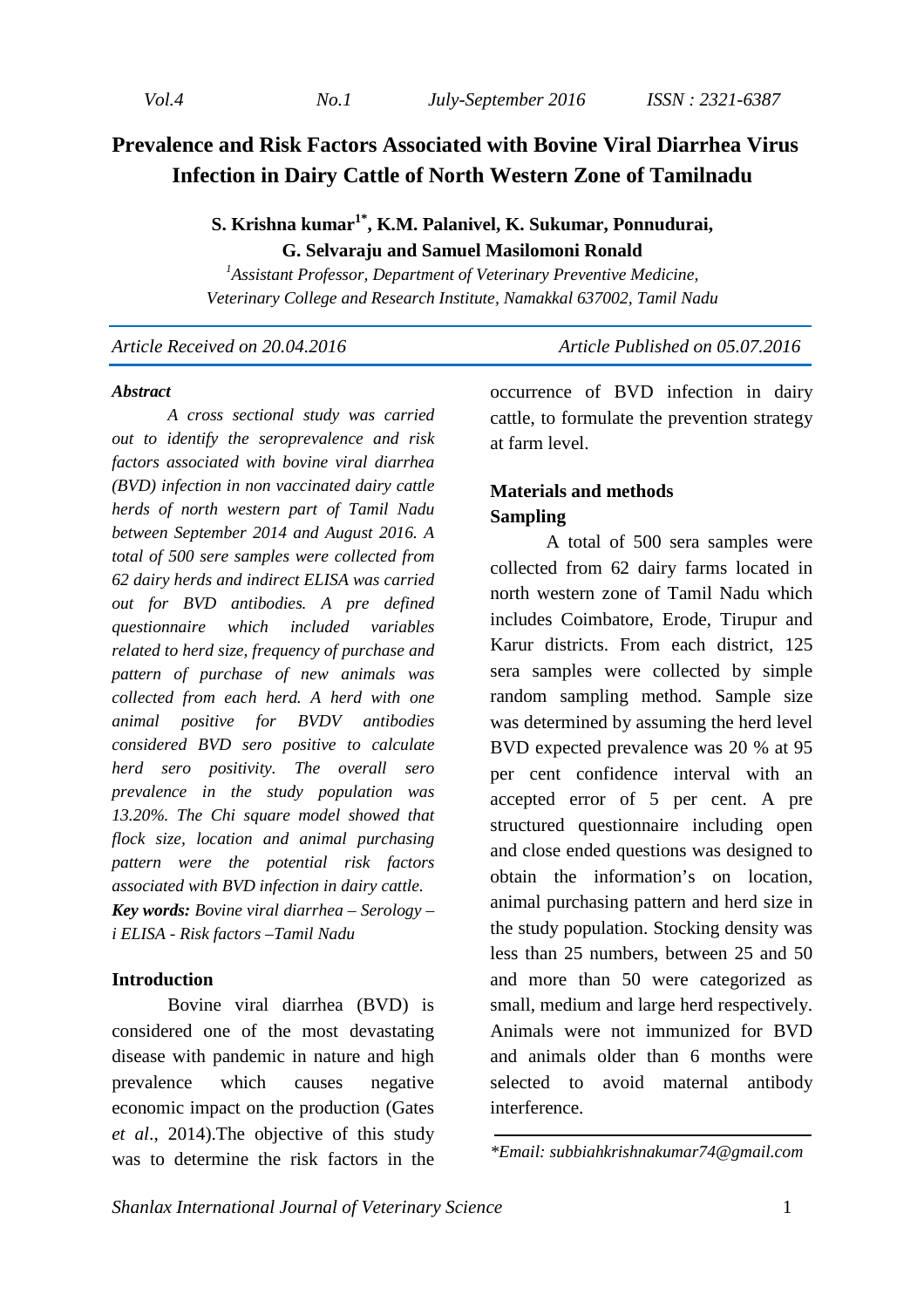#### **Serology**

 Blood samples were collected in BD colt activator tubes and transported in ice to the laboratory. Samples were centrifuged at 1500 rpm for 10 min and stored at – 200 C. The test sera were inactivated by keeping at 560 C for 30 min. IDEXX BVDV Total Ab Test kit (HerdChek\* BVDV Ab IDEXX, Switzerland) was used for BVD serology. The sensitivity and specificity of the indirect ELISA test was 96.3% and 99.5% respectively.

#### **Statistical Analysis**

The sero prevalence of BVDV was estimated by using the ratio of positive samples with the total number of animals screened. Epidemiological risk factors were analyzed with Chi square test at 0.05 % confidence interval.

### **Results**

### **Prevalence**

Out of 62 dairy herd screened, 15 herds from Tirupur, 14 herds at Coimbatore, 19 and 14 herd from from Erode and Karur respectively. Among the 62 herd, 17 herds were positive for BVD antibodies. Coimbatore district ranks first with nine herd for BVD antibodies followed by five herd in Tirupur, two herd in Erode and one herd in Karur. (Table 1)

| <b>District</b> | <b>Herd</b> | <b>Herd</b> | Sero positive | $\frac{6}{9}$ | <b>Chi-square</b>   | P value |
|-----------------|-------------|-------------|---------------|---------------|---------------------|---------|
|                 | tested      | positive    | animals       | positive      | value               |         |
| Coimbatore      | 14          | 09          | 40            | 32.00         |                     |         |
| Erode           | 19          | 02          | 07            | 5.60          |                     |         |
| Karur           | 14          | 01          | 03            | 2.40          | $46.991^{\text{a}}$ | 0.00    |
| Tirupur         | 15          | 05          | 16            | 12.80         |                     |         |
| <b>Total</b>    | 62          | 17          | 66            | 13.20         |                     |         |

**Table 1: Zone wise seroprevalence of BVD in dairy cattle by i ELISA** 

The highest seroprevalence of BVD in Coimbatore with 32 per cent, 12.80% in Tirupur district, 5.6 per cent in Erode, and 2.4 per cent in Karur district. The influence of location, herd size and purchasing pattern on seroprevalence of BVD in cattle was statistically significant at 0.05 level ( $p < 0.05$ )

#### **Risk factor**

 Out of 347 samples collected from small herds, 22 animals found positive for BVD. Whereas six and 38 animals were positive for BVD in medium and larger herds respectively (Table 2).

| Table 2: Herd size variable with BVD antibody status of dairy cattle in north western |
|---------------------------------------------------------------------------------------|
| zone of Tamil Nadu                                                                    |

| <b>Herd size</b> | <b>Samples</b><br>screened | <b>Samples</b><br>positive | $\frac{6}{6}$<br><b>Positive</b> | Chi square<br>value | P value |
|------------------|----------------------------|----------------------------|----------------------------------|---------------------|---------|
| Small            | 347                        | 22                         | 6.3                              |                     |         |
| Medium           |                            | 06                         | 12.8                             | $61.718^{\rm a}$    | 0.000   |
| Large            | 106                        | 38                         | 35.8                             |                     |         |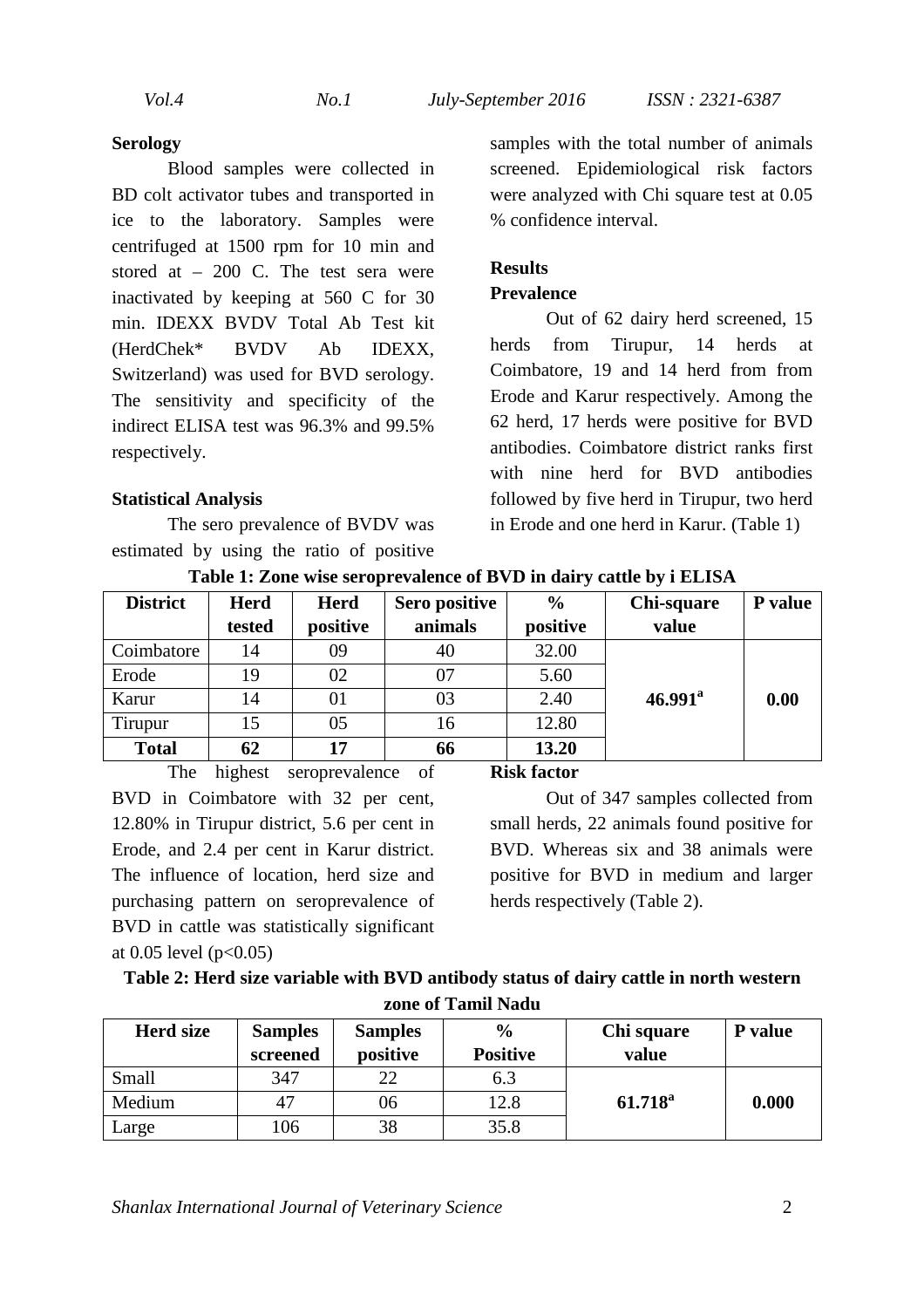*Vol.4 No.1 July-September 2016 ISSN : 2321-6387* 

Percentage positivity of 35.8,12.8 and 6.3 were noticed in larger, medium and smaller herd respectively and significantly associated with BVD sero prevalence at  $0.05$  level ( $p<0.05$ ).

### **Discussion**

 In the present study, animal level BVD seroprevalence rate was 32, 5.6, 2.4 and 12.80 per cent in Coimbatore, Erode, Karur and Tirupur districts respectively (Table 1). In contrast to this study, Sudharshana *et al*. (1999) and Selvaraj *et al.* (2007) found that 17.31 and 27.4 per cent BVD prevalence by i-ELISA in Tamil Nadu respectively. However Dighe *et al.* (2002) who reported that higher seroprevalence (40.66 %) of BVD in dairy cattle in Tamil Nadu.

The reasons for low level prevalence of BVD (13.20%) in dairy animals were, smaller sample size,

restricted regions, herd size and animals would pickup transient infection. (Table 2). The process of decrease in sero positivity might be due to self-clearance mechanism, is probably dependent on several factors such as herd size, extent of animal movements within and between herds, and degree of contact and smaller herd having higher degree of self clearance than larger hard as indicated by Mollema *et al.* (2005)

 The prevalence of BVD was lower in Erode and Karur districts where smaller herds were more in these districts and frequency of replacement of animals were very rare (table 3) which is the main reason for rapid self-clearance process. The BVD infections were initially introduced to the herds by infected newly purchased animals afterwards only few animals were purchased after the establishment of the herd initially.

| <b>Herd size</b> | Coimbatore | <b>Erode</b> | Karur | <b>Tirupur</b> |
|------------------|------------|--------------|-------|----------------|
| Small            | 03         | 18           | 08    |                |
| medium           |            | 01           | 03    | 04             |
| Large            | 04         | $00\,$       | 03    | 04             |
| <b>Total</b>     | 14         | 19           | 14    | 15             |

**Table 3: Herd size distribution pattern in the study area** 

Moreover, replacement of animals with frequent spell of time will increase the risk of introduction of persistently infected animals and pregnant females gestating PI fetuses were assumed to get entered into the farm (Saa *et al.,*  2012).This study proved that few commercial dairy herds were having alarming seropositivity (66%) because of frequent replacement of stock to maintain the milk production to meet out the market demand. Similar findings were found by

Gates *et al.*(2014) and Graham *et al*. (2015) that dairy herds with higher replacement of stock having higher prevalence rate with every chance of inclusion of persistently or transiently infected animals in to the herd.

# **Conclusion**

This study concluded that seroprevalence of BVD infection in dairy cattle of north western zone of Tamil Nadu was recorded and herd size, frequent